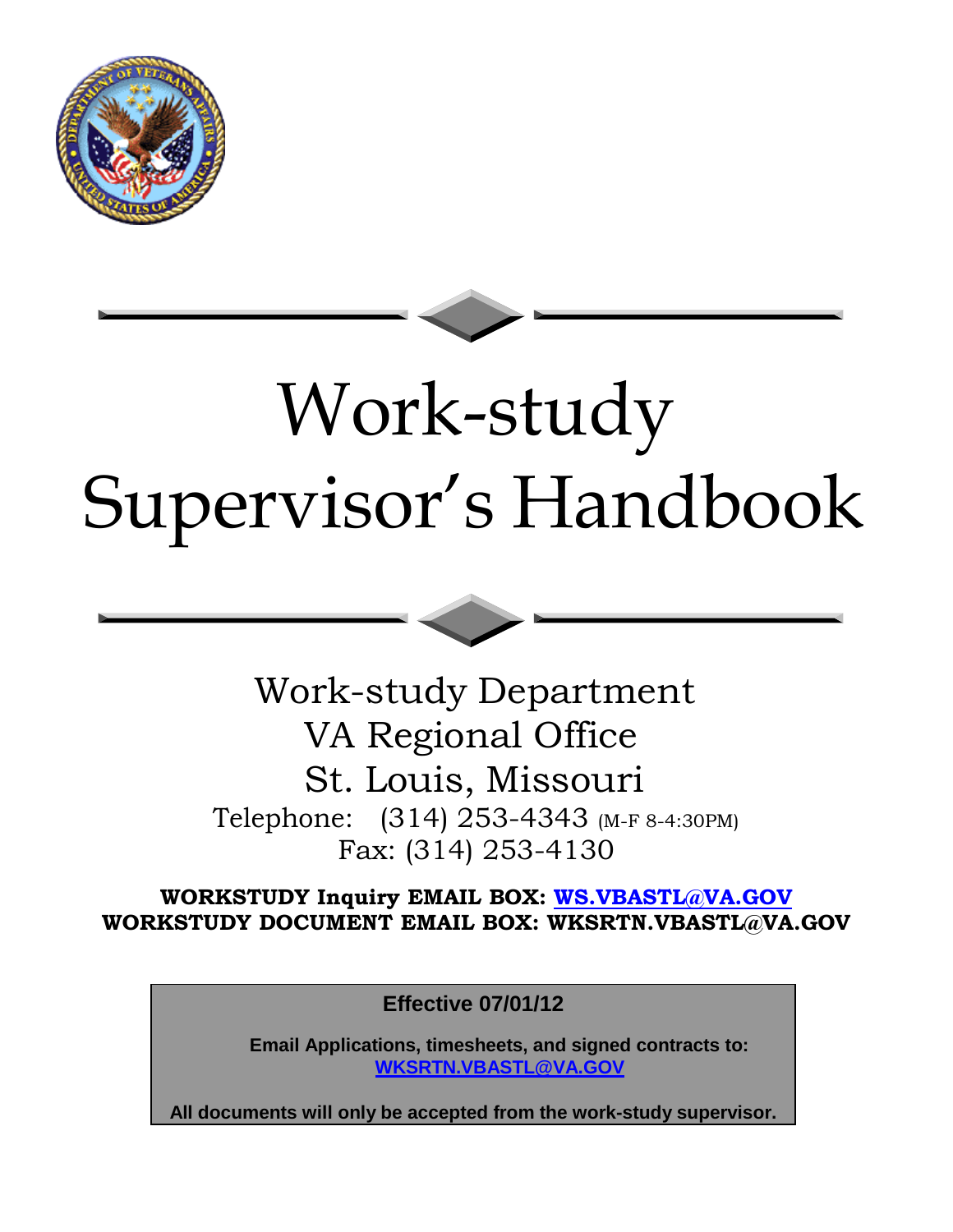## **Who is eligible for the Work-study Program?**

To receive VA Work-study benefits, the student must be receiving benefits under one of the following education programs

- Title 38, USC, Chapter 30: The Montgomery GI Bill
- Title 38, USC, Chapter 31: Veterans Vocational Rehabilitation Program
- Title 38, USC, Chapter 32: Veterans Educational Assistance Program
- Title 38, USC, Chapter 35: Survivors and Dependence Educational Assistance Program
- Title 10, USC, Chapter 1606: The Montgomery GI Bill Selected Reserve
- Title 10, USC, Chapter 1607: Reserve Educational Assistance Program
- Title 38, USC, Chapter 33: Post 9/11 GI Bill

The student MUST be at least a three-quarter time student in a VA approved school. If a question should arise whether a school is VA approved, call 1-888-442-4551 and speak to an education representative.

# **How does a student apply for Work-study?**

First, the student should find a work site and determine if an opening exists for workstudy. Next, the supervisor at the work site must be willing to hire the student. If the supervisor agrees to hire the student, have the student complete a VA Form 22-8691, Application for Work-study Allowance plus a Position/Job Description form. Both forms are contained in this document. The application can also be found a[t](http://www.vba.va.gov/pubs/educationforms.htm) [http://www.vba.va.gov/pubs/educationforms.htm.](http://www.vba.va.gov/pubs/educationforms.htm) If you download the Application from the web, please include the Work Site Name, Address and Supervisor's Name in block 12. **Email completed forms to: [WKSRTN.VBASTL@VA.GOV](mailto:WKSRTN.VBASTL@VA.GOV)**

If a student does not know of a work site, they may call the V.A. Regional office at 1-888-442-4551 and ask to be transferred to work-study desk. We will help the student to locate a site within a close proximity.

# **What type of work can a Work-study student perform?**

Students must be assigned tasks that will permit them to perform 100% VA related activities. Work-study sites include, but are not limited to, Department of Veterans Affairs offices, National Cemeteries, VA Medical Centers, Veteran Clinics, educational institutions and Department of Labor offices.

**\*\*Note: Federal employees are NOT eligible to participate in the Work-study Allowance Program. Students in receipt of VA education benefits and participating in an internship program are also barred to participate in the Work-study Allowance program. Work-study students are not to be supervised by relatives.**

If the student is not assigned to a Department of Veterans Affairs office, their primary responsibility must be Veterans outreach activities.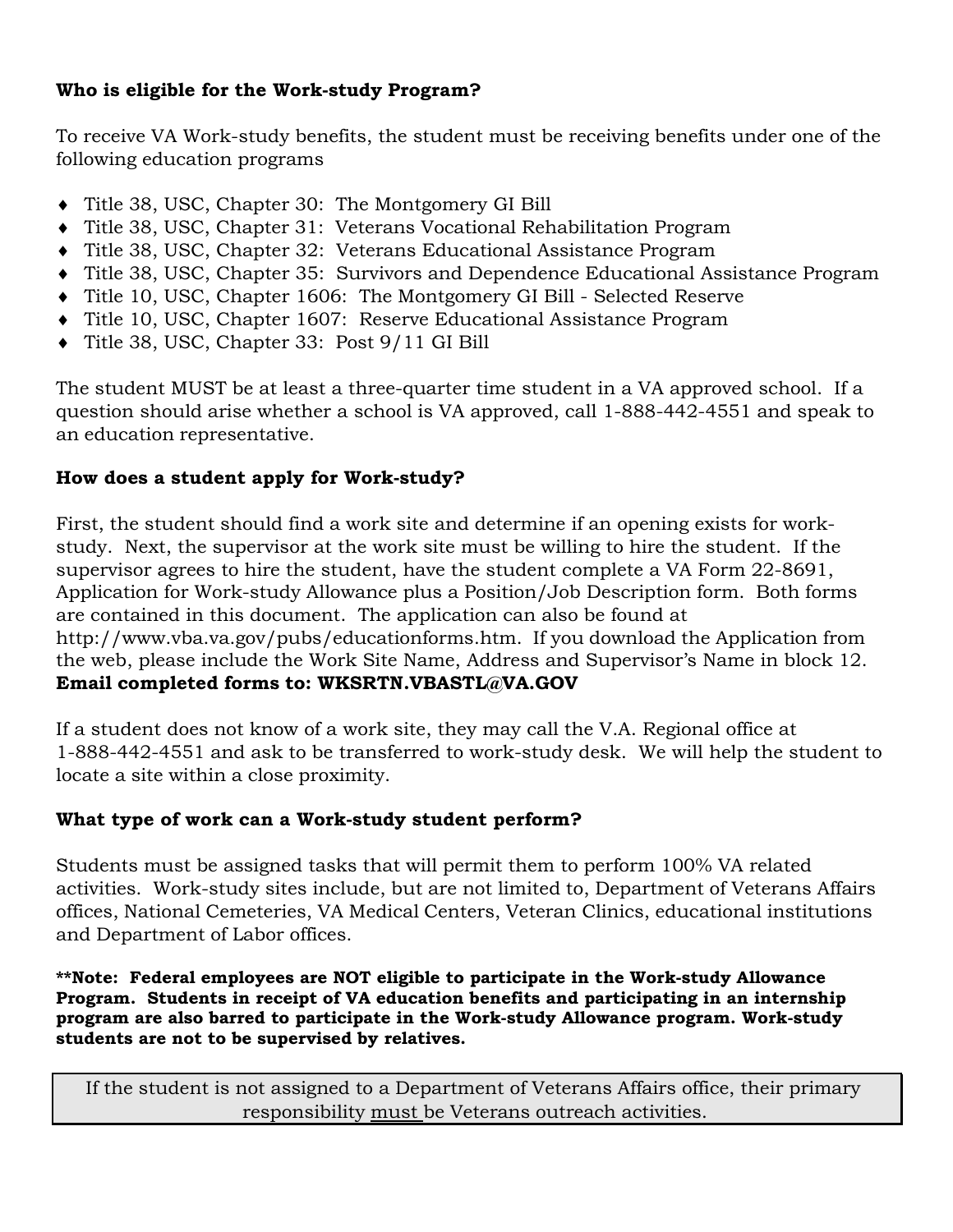Non-VA facilities have limitations as to duties for work-study students. A non-VA facility can only use work-study students for disseminating information on VA benefits and services and providing assistance to individuals in obtaining these benefits. The non-VA facility cannot use the work-study students to do paperwork, *except* educational institutions. Duties may also include, to the extent feasible, providing information on other governmental programs determined to be beneficial to veterans.

# **How is the application processed?**

NOTE: A student **CANNOT** begin work-study until a signed contract has been sent to their Supervisor by the Work-study Department in St. Louis. The day the contract is signed is the first day the work-study can start to work.

When the Work-study Department receives the application and Position/Job Description forms, they are checked for accuracy. Once reviewed, the forms application is processed through the department's computer software.

Secondly, a contract is created and emailed back to the supervisor along with a Time Record, VA Form 22-8690. The work-study student then signs the contract and makes copies of the Time Record form. **The time record is to be kept in a secure place by the supervisor only. Time records are not to be altered.**

Thirdly, the supervisor returns the completed contract to the Work-study department.

# **What are the supervisor's responsibilities?**

The supervisor has the following responsibilities:

## **ENSURE** all correspondence is in **PRINT** and **LEGIBLE**

- **Provide direct supervision to VA work-study students.**
- Ensure the student is trained to do the work as stated in the Position/Job Description.
- Ensure the work-study does not begin before their assigned start date.
- **Ensure the work-study does not work more than 8 hours per day.**
- To initial the Time Record as new entries are recorded. You are required to maintain the work-study file for 3 years. **You are also required to maintain a current class schedule in the work-study file to ensure verification of availability.**
- Confirm cumulative totals for hours worked. Use 15-minute increments (i.e., .25, .50, .75). Ensure that the entries are made in dark ink.
- Ensure the student does not work more than the maximum number of hours allowed. That can be found in paragraph 1 of the contract.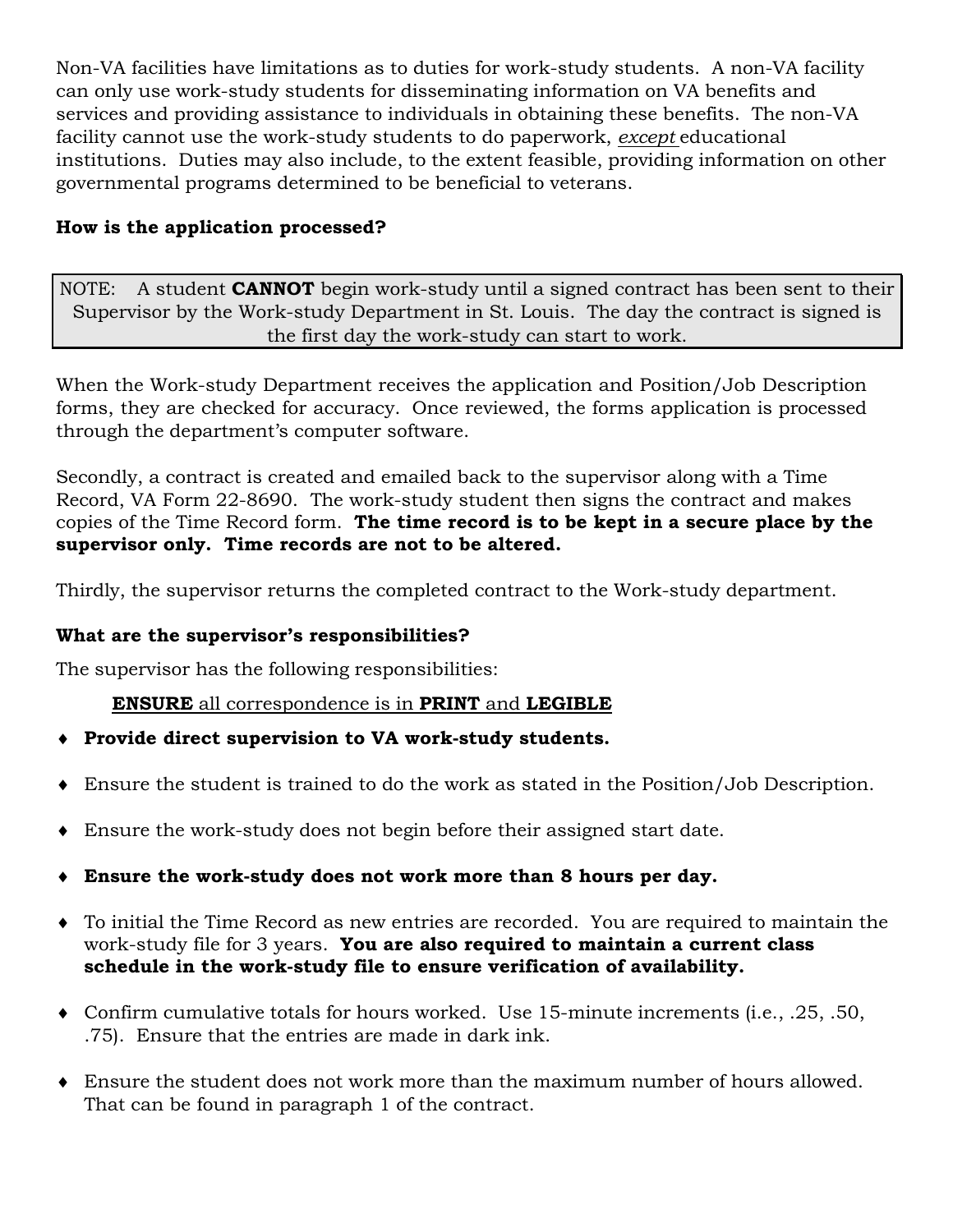- Email the Time Record to the Work-study department: **[WKSRTN.VBASTL@VA.GOV](mailto:WKSRTN.VBASTL@VA.GOV)** in **50**-hour increments (i.e., 50, 100, 150, 200, etc.)
- If the Time Record is the last for the work-study student, write **"FINAL"** in the Remarks area on the Time Record. If student request a new contract and is still working on present contract, write **"REQUEST EXTENSION''** in the Remarks area on the final time sheet, not before. When applicable, include any updated supervisor or work-study participant contact information in the Remarks area.
- Report any changes in the work-study's address to the Work-study department as soon as possible. **We request you don't give out our direct line to any work-study**. Supervisors should make all inquires work-study personnel.

Following these guidelines allows the Work-study department to process Time Records, usually within 7 business days. The payment request is then sent to the Department of the Treasury. The work-study is usually paid within 7 to 10 business days after processing.

### **Where can I get help?**

The Work-study department is open Monday through Friday, except Federal Holidays. We stand ready to assist you. We can be reached at:

| $314 - 253 - 4343$ (10 AM $-2$ PM central)                 |  |  |  |  |  |
|------------------------------------------------------------|--|--|--|--|--|
| 314-253-4130 (24 hours)                                    |  |  |  |  |  |
| <b>VAVBASTL/RO/WS (Inquiries)</b>                          |  |  |  |  |  |
| WKSRTN.VBASTL@VA.GOV (Timesheets, applications, contracts) |  |  |  |  |  |
|                                                            |  |  |  |  |  |

General VA Education Questions: 1-888-442-4551 or [http://gibill.va.gov](http://gibill.va.gov/)

Veterans Services: 1-800-827-1000 or [http://www.va.gov](http://www.va.gov/)

#### **Enclosures:**

- 1. Application for Work-Study Allowance, VA Form 22-8691 (reproducible)
- 2. Position/Job Description (reproducible)
- 3. Sample Time Record, VA Form 22-8690
- 4. VA Work-study Frequently Asked Questions and Answers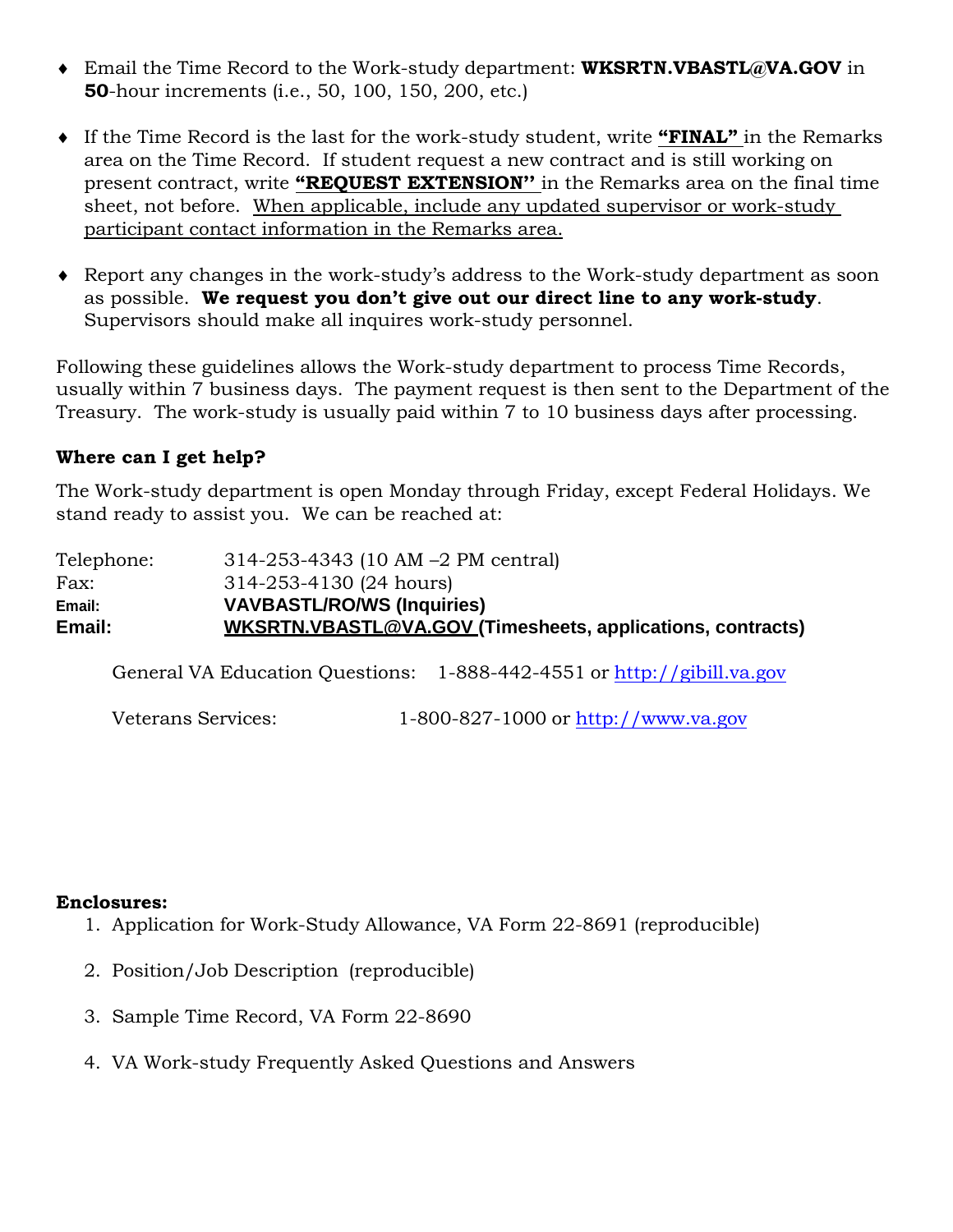|                                                                                                                 | Department of Veterans Affairs                               |                                                                                                                                                                                                        |                                                                                                                                                                                                                                                                                                                                                                                                                                                                                                                                                                   |              |
|-----------------------------------------------------------------------------------------------------------------|--------------------------------------------------------------|--------------------------------------------------------------------------------------------------------------------------------------------------------------------------------------------------------|-------------------------------------------------------------------------------------------------------------------------------------------------------------------------------------------------------------------------------------------------------------------------------------------------------------------------------------------------------------------------------------------------------------------------------------------------------------------------------------------------------------------------------------------------------------------|--------------|
|                                                                                                                 |                                                              | <b>APPLICATION FOR WORK-STUDY ALLOWANCE</b>                                                                                                                                                            |                                                                                                                                                                                                                                                                                                                                                                                                                                                                                                                                                                   |              |
|                                                                                                                 |                                                              | (38 U.S.C. Chapters 30, 31, 32 and 35; 10 U.S.C. Chapter 1606)                                                                                                                                         |                                                                                                                                                                                                                                                                                                                                                                                                                                                                                                                                                                   |              |
| 1.NAME OF                                                                                                       | 1 ---- 1--- 1 - 1 =- 1., 1., 1., 1., 1                       | பச                                                                                                                                                                                                     |                                                                                                                                                                                                                                                                                                                                                                                                                                                                                                                                                                   |              |
| <b>APPLICANT</b><br>2. MAILING ADDRESS                                                                          | A. First                                                     | B.M.I.<br>C. Last                                                                                                                                                                                      | <b>3A. VA FILE NUMBER</b>                                                                                                                                                                                                                                                                                                                                                                                                                                                                                                                                         |              |
|                                                                                                                 |                                                              |                                                                                                                                                                                                        | ∩                                                                                                                                                                                                                                                                                                                                                                                                                                                                                                                                                                 |              |
| A.NUMBER ANDSTREET                                                                                              | OR RURAL ROUTE                                               |                                                                                                                                                                                                        | OR39.SOCIALSECURITYNUMBER                                                                                                                                                                                                                                                                                                                                                                                                                                                                                                                                         |              |
|                                                                                                                 |                                                              |                                                                                                                                                                                                        | $\mathsf{A}$                                                                                                                                                                                                                                                                                                                                                                                                                                                                                                                                                      |              |
|                                                                                                                 |                                                              |                                                                                                                                                                                                        | 5. DATE OF BIRTH                                                                                                                                                                                                                                                                                                                                                                                                                                                                                                                                                  |              |
| IC ITYDR POSTIOFFICE                                                                                            |                                                              | 4. SEX<br>Mal                                                                                                                                                                                          |                                                                                                                                                                                                                                                                                                                                                                                                                                                                                                                                                                   |              |
| <b>D.STATE</b>                                                                                                  | <b>E.ZIP CODEOR FOREIGNMALCODE</b>                           | <del>T</del> emale                                                                                                                                                                                     |                                                                                                                                                                                                                                                                                                                                                                                                                                                                                                                                                                   |              |
|                                                                                                                 | 6. ADVANCE PAYMENT Do youwont on advance payment?            | <b>YES</b>                                                                                                                                                                                             | <b>NO</b>                                                                                                                                                                                                                                                                                                                                                                                                                                                                                                                                                         |              |
|                                                                                                                 |                                                              | NOTE: If you receive on odvonce payment, you will not receive another payment until you have worked off<br>the advance payment plus an additional 50 hours unless your contract calls for fewer hours. |                                                                                                                                                                                                                                                                                                                                                                                                                                                                                                                                                                   |              |
| 7. NAME ANDADDRESS OFYOUR SCHOOL                                                                                |                                                              | 8. CURRENT EDUCATIONAL OR TRAINING<br><b>PROGRAM</b>                                                                                                                                                   | 9. TELEPHONE NUMBER and Hours of the day VA<br>can reachyou (Indude area code)                                                                                                                                                                                                                                                                                                                                                                                                                                                                                    |              |
|                                                                                                                 |                                                              |                                                                                                                                                                                                        |                                                                                                                                                                                                                                                                                                                                                                                                                                                                                                                                                                   |              |
|                                                                                                                 |                                                              |                                                                                                                                                                                                        | Hours                                                                                                                                                                                                                                                                                                                                                                                                                                                                                                                                                             | AM           |
|                                                                                                                 |                                                              |                                                                                                                                                                                                        |                                                                                                                                                                                                                                                                                                                                                                                                                                                                                                                                                                   | <b>PM</b>    |
|                                                                                                                 |                                                              |                                                                                                                                                                                                        |                                                                                                                                                                                                                                                                                                                                                                                                                                                                                                                                                                   |              |
| 10. CURRENT ENROLLMENT PER OD<br>A. BEGINNIG DATE                                                               | 8. ENDINGDATE                                                | A. BEGINNING DATE                                                                                                                                                                                      | 11. NEXTENROLLMENT PERIODYOU PLANTOAITEND<br><b>B. ENDING DATE</b>                                                                                                                                                                                                                                                                                                                                                                                                                                                                                                |              |
| (Month, Day, Year)                                                                                              | (Month, Day, Year)                                           | (Month, Day, Year)                                                                                                                                                                                     | (Month, Day, Yea                                                                                                                                                                                                                                                                                                                                                                                                                                                                                                                                                  |              |
| 12.WORKSITEPREFERENCE                                                                                           |                                                              |                                                                                                                                                                                                        |                                                                                                                                                                                                                                                                                                                                                                                                                                                                                                                                                                   |              |
| (Phns•tellus th•school, VA facility or oth•r Govomm•nt<br>facility whereyou would prefer to do VA.related work) |                                                              |                                                                                                                                                                                                        | 13. DAYS AND HOURS DURING THE WEEK YOU WOULD BE AVAILABLE                                                                                                                                                                                                                                                                                                                                                                                                                                                                                                         |              |
|                                                                                                                 |                                                              | $K$ )                                                                                                                                                                                                  | <b>DAYS</b>                                                                                                                                                                                                                                                                                                                                                                                                                                                                                                                                                       | <b>HOURS</b> |
|                                                                                                                 |                                                              |                                                                                                                                                                                                        | <b>MONDAY</b><br><b>TUESDAY</b>                                                                                                                                                                                                                                                                                                                                                                                                                                                                                                                                   |              |
|                                                                                                                 |                                                              |                                                                                                                                                                                                        | <b>WEDNESDAY</b>                                                                                                                                                                                                                                                                                                                                                                                                                                                                                                                                                  |              |
|                                                                                                                 |                                                              |                                                                                                                                                                                                        | <b>THURSDAY</b>                                                                                                                                                                                                                                                                                                                                                                                                                                                                                                                                                   |              |
| 14.f.IAVE YOU EVER RECEIVED WORK-STUDY                                                                          |                                                              | 15. WORK EXPERIENCE (Tell us about the jobs you                                                                                                                                                        | <b>FRIDAY</b>                                                                                                                                                                                                                                                                                                                                                                                                                                                                                                                                                     |              |
|                                                                                                                 | ALLOWANCE BEFORE? (w "YES," please tell us where you worked) | had before, otherthan VA work-study jobs)                                                                                                                                                              |                                                                                                                                                                                                                                                                                                                                                                                                                                                                                                                                                                   |              |
|                                                                                                                 |                                                              |                                                                                                                                                                                                        |                                                                                                                                                                                                                                                                                                                                                                                                                                                                                                                                                                   |              |
|                                                                                                                 |                                                              |                                                                                                                                                                                                        |                                                                                                                                                                                                                                                                                                                                                                                                                                                                                                                                                                   |              |
|                                                                                                                 |                                                              |                                                                                                                                                                                                        |                                                                                                                                                                                                                                                                                                                                                                                                                                                                                                                                                                   |              |
|                                                                                                                 |                                                              | helpyou work for VA, such as experience in Automated Data Processing programs. Also tell us what kinds of jobs interestyou.)                                                                           | 16. QUALIFICATIONS (TII usabout nny special qualifications you haw based on your education and work Ql(prenco. We armerosted in Ql(PQrinco that would                                                                                                                                                                                                                                                                                                                                                                                                             |              |
|                                                                                                                 |                                                              |                                                                                                                                                                                                        |                                                                                                                                                                                                                                                                                                                                                                                                                                                                                                                                                                   |              |
|                                                                                                                 |                                                              |                                                                                                                                                                                                        |                                                                                                                                                                                                                                                                                                                                                                                                                                                                                                                                                                   |              |
| 17. SIGNATURE OF APPLICANT (Do not pnnt)                                                                        |                                                              |                                                                                                                                                                                                        | 18. DATE SIGNED                                                                                                                                                                                                                                                                                                                                                                                                                                                                                                                                                   |              |
|                                                                                                                 |                                                              |                                                                                                                                                                                                        |                                                                                                                                                                                                                                                                                                                                                                                                                                                                                                                                                                   |              |
|                                                                                                                 |                                                              |                                                                                                                                                                                                        |                                                                                                                                                                                                                                                                                                                                                                                                                                                                                                                                                                   |              |
|                                                                                                                 |                                                              |                                                                                                                                                                                                        | PRIVACY ACT INPORMATION: No benefits may be paid unless · completed aP. plicorion fonn has been received (38 U.S.C. 2149). The informarion requested onthis<br>form isnece S>nt'Yb deternino your eligibility to the benelit for which youtU'e opplying. The responses which""submitted 11 lay be discbsed outside VA only il"tbe<br>disclosure isautholized under the Privacy Act, including the rourine uses identified in VA system ofrecorrds. 58VA21/22 Compensation. Pension. Education 1d<br>Rernbilikition Records-VA. published in the Federni Register. |              |
|                                                                                                                 |                                                              |                                                                                                                                                                                                        | RESPONDP.NTBURDEN: VA moy not conductor sponsor ond respondent 1s not reqwrcd 10 respond 10 Uus collect nol mtomot 1011 unless 11 disptoyso vond OMB<br>Control Number, Public rerring bluden for this collection of information                                                                                                                                                                                                                                                                                                                                  |              |
|                                                                                                                 |                                                              |                                                                                                                                                                                                        | instructions.scnr hin.c.9xistinAdnt1souccs.f; Ilhc-Ing nnd 111aiff fojninJ;: Lhc doln ncccd.iUld com>lclinp, ond IC(cwing Lhc oll ction of information. If you hove co1rment regard.mg m is there nestimate or auyot teraspect                                                                                                                                                                                                                                                                                                                                    |              |
| k                                                                                                               | 'ltl@va.gov                                                  | SUPERSEDES VA FORM 22-8691, AUG 199',<br>WHICf.IWILLNOTBE USED.                                                                                                                                        |                                                                                                                                                                                                                                                                                                                                                                                                                                                                                                                                                                   |              |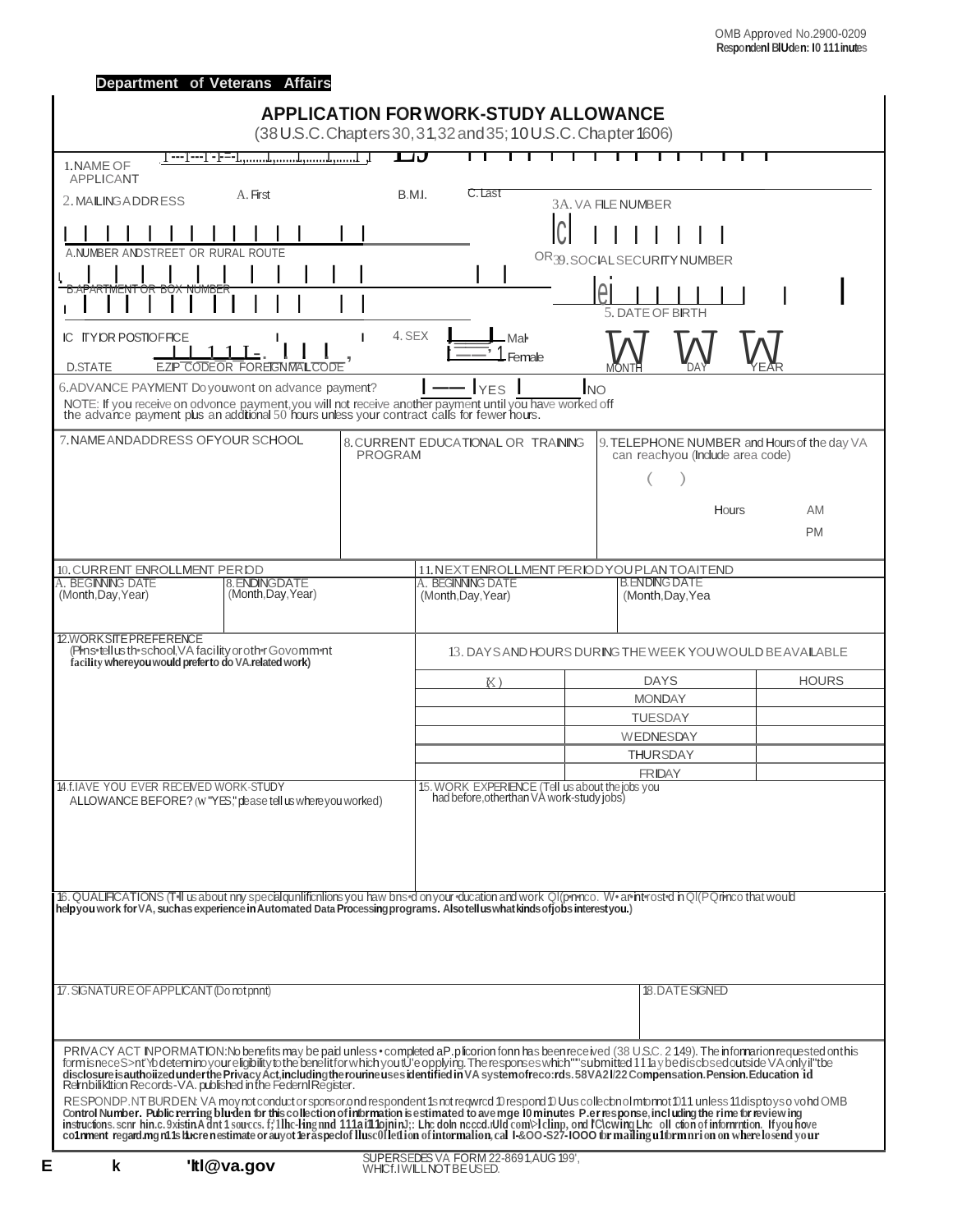# Position/Job Description

Name: File Number:

# **Print Supervisor Name:**

Work Site Name:

Address:

City: State & Zip:

Telephone Number: **Email Address:**

| veterans?) | Description of Duties: (what duties will Work-study student perform to assist |
|------------|-------------------------------------------------------------------------------|
|            |                                                                               |
|            |                                                                               |
|            |                                                                               |
|            |                                                                               |
|            |                                                                               |
|            |                                                                               |
|            |                                                                               |
|            |                                                                               |
|            |                                                                               |
|            |                                                                               |
|            |                                                                               |
|            |                                                                               |
|            |                                                                               |
|            |                                                                               |

Supervisor Signature: Date:

**Email a completed Application (VA Form 22-8691) Return [to WKSTRN.VBASTL@VA.GOV](mailto:WKSTRN.VBASTL@VA.GOV)**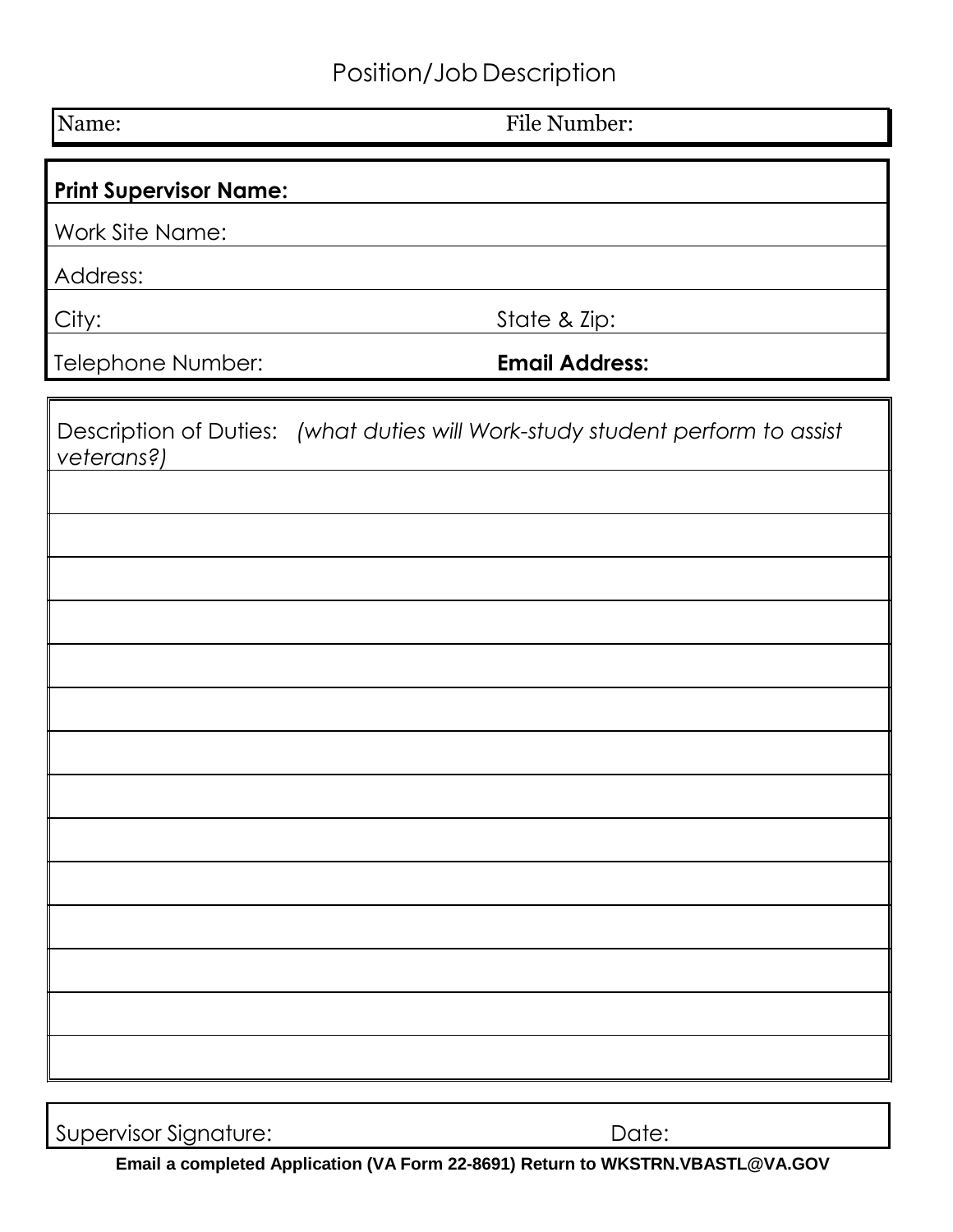| TIME RECORD (WORK-STUDY PROGRAM)<br><b>Department of Veterans Affairs</b> |                               |                                                                                                                                                                                                                                                                                                                                                                                                                                                                                                                                   |                               |                                     |  |                |                                    |                                     |                 |              |
|---------------------------------------------------------------------------|-------------------------------|-----------------------------------------------------------------------------------------------------------------------------------------------------------------------------------------------------------------------------------------------------------------------------------------------------------------------------------------------------------------------------------------------------------------------------------------------------------------------------------------------------------------------------------|-------------------------------|-------------------------------------|--|----------------|------------------------------------|-------------------------------------|-----------------|--------------|
| <b>1. AGREEMENT CONTROL NUMBER</b>                                        |                               |                                                                                                                                                                                                                                                                                                                                                                                                                                                                                                                                   | <b>2. NAME OF STUDENT</b>     |                                     |  |                |                                    | <b>3. FILE NUMBER</b>               |                 |              |
| 4. APPROVED PERIOD OF EMPLOYMENT                                          |                               |                                                                                                                                                                                                                                                                                                                                                                                                                                                                                                                                   |                               |                                     |  |                | 5. TOTAL NO. OF HOURS TO BE WORKED |                                     |                 |              |
| A. FROM                                                                   |                               |                                                                                                                                                                                                                                                                                                                                                                                                                                                                                                                                   | B. TO                         |                                     |  |                |                                    |                                     |                 |              |
|                                                                           |                               | INSTRUCTIONS: Use Item 8 to show changes in Items 6A and 6B. Include effective dates.                                                                                                                                                                                                                                                                                                                                                                                                                                             |                               |                                     |  |                |                                    |                                     |                 |              |
| <b>6A. PLACE OF EMPLOYMENT</b>                                            |                               | Information in items 1 through 6D will be preprinted by the                                                                                                                                                                                                                                                                                                                                                                                                                                                                       |                               |                                     |  |                | <b>6B. NAME OF SUPERVISOR</b>      |                                     |                 |              |
| <b>6C. MAILING ADDRE</b>                                                  |                               | St. Louis VA work-study office. Make copies of the<br>timesheet when it is initially received.                                                                                                                                                                                                                                                                                                                                                                                                                                    |                               |                                     |  |                |                                    | <b>NE/FAX NO. OF SUPERVISOR</b>     |                 |              |
|                                                                           |                               | 7. SCHEDULE OF HOURS WORKED (NOTE: We will not pay for hours worked after end date of contract.)                                                                                                                                                                                                                                                                                                                                                                                                                                  |                               |                                     |  |                |                                    |                                     |                 |              |
| <b>DATE</b>                                                               | <b>HOURS</b><br><b>WORKED</b> | <b>CUMULATIVE</b><br><b>TO DATE</b>                                                                                                                                                                                                                                                                                                                                                                                                                                                                                               |                               | <b>INITIALS</b><br><b>DATE</b>      |  |                | <b>HOURS</b><br><b>WORKED</b>      | <b>CUMULATIVE</b><br><b>TO DATE</b> | <b>INITIALS</b> |              |
|                                                                           |                               |                                                                                                                                                                                                                                                                                                                                                                                                                                                                                                                                   | <b>STUDENT</b>                | <b>SUPER</b>                        |  |                |                                    |                                     | <b>STUDENT</b>  | <b>SUPER</b> |
|                                                                           |                               |                                                                                                                                                                                                                                                                                                                                                                                                                                                                                                                                   |                               |                                     |  |                |                                    |                                     |                 |              |
|                                                                           |                               |                                                                                                                                                                                                                                                                                                                                                                                                                                                                                                                                   |                               | <b>SAMPLE</b>                       |  |                |                                    |                                     |                 |              |
|                                                                           |                               | <b>DATE</b>                                                                                                                                                                                                                                                                                                                                                                                                                                                                                                                       | <b>HOURS</b><br><b>WORKED</b> | <b>CUMULATIVE</b><br><b>TO DATE</b> |  |                | <b>INITIALS</b>                    |                                     |                 |              |
|                                                                           |                               | <b>13 OCT</b>                                                                                                                                                                                                                                                                                                                                                                                                                                                                                                                     | 5.25                          | 5.25                                |  | <b>STUDENT</b> | <b>SUPER</b>                       |                                     |                 |              |
|                                                                           |                               | <b>16 OCT</b>                                                                                                                                                                                                                                                                                                                                                                                                                                                                                                                     | 4                             | 9.25                                |  |                |                                    |                                     |                 |              |
|                                                                           |                               | <b>18 OCT</b>                                                                                                                                                                                                                                                                                                                                                                                                                                                                                                                     | 6.50                          | 15.75                               |  |                |                                    |                                     |                 |              |
|                                                                           |                               |                                                                                                                                                                                                                                                                                                                                                                                                                                                                                                                                   |                               |                                     |  |                |                                    |                                     |                 |              |
| $\bullet$<br>$\bullet$                                                    |                               | Use .25, .50, and .75 to indicate quarter, half and three-quarter portions of the hour.<br>The cumulative total starts at the beginning of the contract (4A) and grows until the                                                                                                                                                                                                                                                                                                                                                  |                               |                                     |  |                |                                    |                                     |                 |              |
|                                                                           |                               | end of the contract (4B). DO NOT restart the cumulative hours until the start of a                                                                                                                                                                                                                                                                                                                                                                                                                                                |                               |                                     |  |                |                                    |                                     |                 |              |
|                                                                           | new contract.                 |                                                                                                                                                                                                                                                                                                                                                                                                                                                                                                                                   |                               |                                     |  |                |                                    |                                     |                 |              |
| $\bullet$                                                                 |                               | The work-study participant can only be paid for work performed within the contract<br>dates indicated in item 4. Payment cannot exceed the date in item 4B or the total                                                                                                                                                                                                                                                                                                                                                           |                               |                                     |  |                |                                    |                                     |                 |              |
|                                                                           |                               | hours in item 5, whichever comes first.                                                                                                                                                                                                                                                                                                                                                                                                                                                                                           |                               |                                     |  |                |                                    |                                     |                 |              |
| $\bullet$<br>$\bullet$                                                    |                               | The supervisor and work-study participant must initial each line item entry.<br>Carefully check the math before submitting the timesheet to the work-study office.                                                                                                                                                                                                                                                                                                                                                                |                               |                                     |  |                |                                    |                                     |                 |              |
|                                                                           |                               |                                                                                                                                                                                                                                                                                                                                                                                                                                                                                                                                   |                               |                                     |  |                |                                    |                                     |                 |              |
|                                                                           |                               |                                                                                                                                                                                                                                                                                                                                                                                                                                                                                                                                   |                               |                                     |  |                |                                    |                                     |                 |              |
|                                                                           |                               |                                                                                                                                                                                                                                                                                                                                                                                                                                                                                                                                   |                               |                                     |  |                |                                    |                                     |                 |              |
|                                                                           |                               |                                                                                                                                                                                                                                                                                                                                                                                                                                                                                                                                   |                               |                                     |  |                |                                    |                                     |                 |              |
|                                                                           |                               |                                                                                                                                                                                                                                                                                                                                                                                                                                                                                                                                   |                               |                                     |  |                |                                    |                                     |                 |              |
|                                                                           |                               |                                                                                                                                                                                                                                                                                                                                                                                                                                                                                                                                   |                               |                                     |  |                |                                    |                                     |                 |              |
| <b>8. REMARKS</b>                                                         |                               |                                                                                                                                                                                                                                                                                                                                                                                                                                                                                                                                   |                               |                                     |  |                |                                    |                                     |                 |              |
|                                                                           |                               |                                                                                                                                                                                                                                                                                                                                                                                                                                                                                                                                   |                               |                                     |  |                |                                    |                                     |                 |              |
|                                                                           |                               | Use item 8 Remarks for any comments/updated information you need to provide to the work-                                                                                                                                                                                                                                                                                                                                                                                                                                          |                               |                                     |  |                |                                    |                                     |                 |              |
|                                                                           |                               | study office. When submitting a final timesheet of any contract, write "FINAL" in this area.                                                                                                                                                                                                                                                                                                                                                                                                                                      |                               |                                     |  |                |                                    |                                     |                 |              |
|                                                                           |                               | When requesting an extension, write "REQUEST EXTENSION" in this area.                                                                                                                                                                                                                                                                                                                                                                                                                                                             |                               |                                     |  |                |                                    |                                     |                 |              |
|                                                                           |                               |                                                                                                                                                                                                                                                                                                                                                                                                                                                                                                                                   |                               |                                     |  |                |                                    |                                     |                 |              |
|                                                                           |                               | PRIVACY ACT INFORMATION: No monies or benefits can be paid unless this report is completed and filed as required by existing law and regulations (38 U.S.C. 3485). The                                                                                                                                                                                                                                                                                                                                                            |                               |                                     |  |                |                                    |                                     |                 |              |
| under the law.                                                            |                               | Information on this form will be used to determine proper amount payable. The responses you submit are considered confidential (38 U.S.C. 5701). They may be disclosed<br>outside VA only if the disclosure is authorized under the Privacy Act, including the routing uses identified in the VA system of records, 58VA21/22, Compensation, Pension,<br>Education and Rehabilitation Records - VA, published in the Federal Register. The requested information is considered relevant and necessary to determine monies payable |                               |                                     |  |                |                                    |                                     |                 |              |
|                                                                           |                               | RESPONDENT BURDEN: VA may not conduct or sponsor, and respondent is not required to respond to this collection of information unless it displays a valid OMB Control<br>Number. Public reporting burden for this collection of information is estimated to average 15 minutes per response, including the time for reviewing instructions, searching<br>existing data sources, gathering and maintaining the data needed, and completing and reviewing the collection of information. If you have comments regarding this         |                               |                                     |  |                |                                    |                                     |                 |              |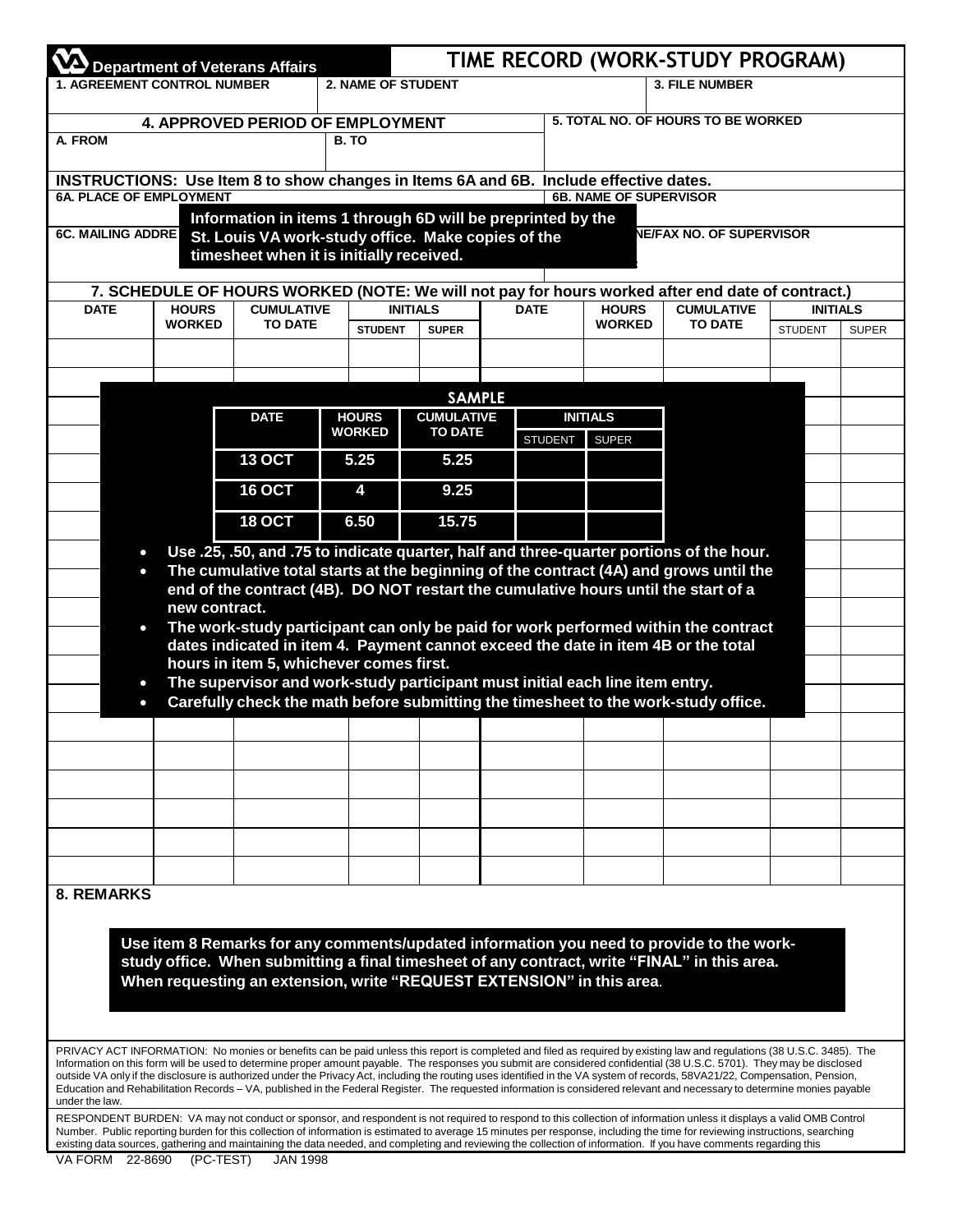# Frequently Asked Questions

#### *Q. How do I initiate a work-study contract?*

A. Fill out VA Form 22-8691, Application for Work-study Allowance and attach a position/job description. Email: We will process the application and email a blank time sheet (make copies) back to you for the work-study to sign and return via email only. Do not mail. Email the signed contract back to the work-study office. Keep time in a cumulative manner. Email time sheets after the completion of every 50-hour increment unless it is the final time sheet. Final timesheets may be submitted regardless of accumulated hours. Example, 1 thru 51 fax, 51 thru 100 fax, 101 thru 150 send, and continue with the cumulative total.

#### *Q. Can the work-study work without a contract?*

A. **NO!!!** Hours worked prior to the VA having a signed contract will be **UNPAID**.

#### *Q. How is the number of hours given on a contract determined***?**

A. The hours are determined by the computer after the term dates are input, based on 25 hours per week of enrollment.

#### *Q. What determines the start date and end date of a contract?*

A. The contract start date is based on the application processing date and the school certification date.

#### *Q. Can the work-study work through breaks?*

A. Yes, if the contract is in effect and hours are left on contract.

#### *Q. My contract will end in a few days. How do I get another contract?*

A. Send in time sheet indicating "FINAL" and "REQUEST EXTENSION" in Remarks, item 8. We will process the final time sheet and new contract/extension providing eligibility and enrollment exist.

#### *Q. Can my contract be written for more than one enrollment term?*

A. Yes. If the work-study is enrolled and has certified eligibility, the contract will be written for the length of the confirmed enrollment. Example January 3, 2010 thru December 31, 2010 or for any lesser period as one may be enrolled and certified. The maximum hours allotted in a one year time frame is 1,300.

#### *Q. What about advance pay?*

A. Advance pay should be requested when a new application is sent. We can advance pay 50 hours.

#### *Q. What happens if the advance pay does not get worked off?*

A. We will make every effort to allow the work-study to work the debt off. If we are unsuccessful a debt will be created and processed in the same manner as a payment would be processed.

#### *Q. What happens if work-study drops below 3/4 in training time? If the student informs supervisor who informs the work-study coordinator.*

A. The work-study participant must discontinue working when training time falls below ¾ training.

#### *Q. Who determines whether a student may work at a site?*

A. The supervisor and the work-study coordinator. The supervisor has to request by sending in application and the coordinator will approve or disapprove the position/job description.